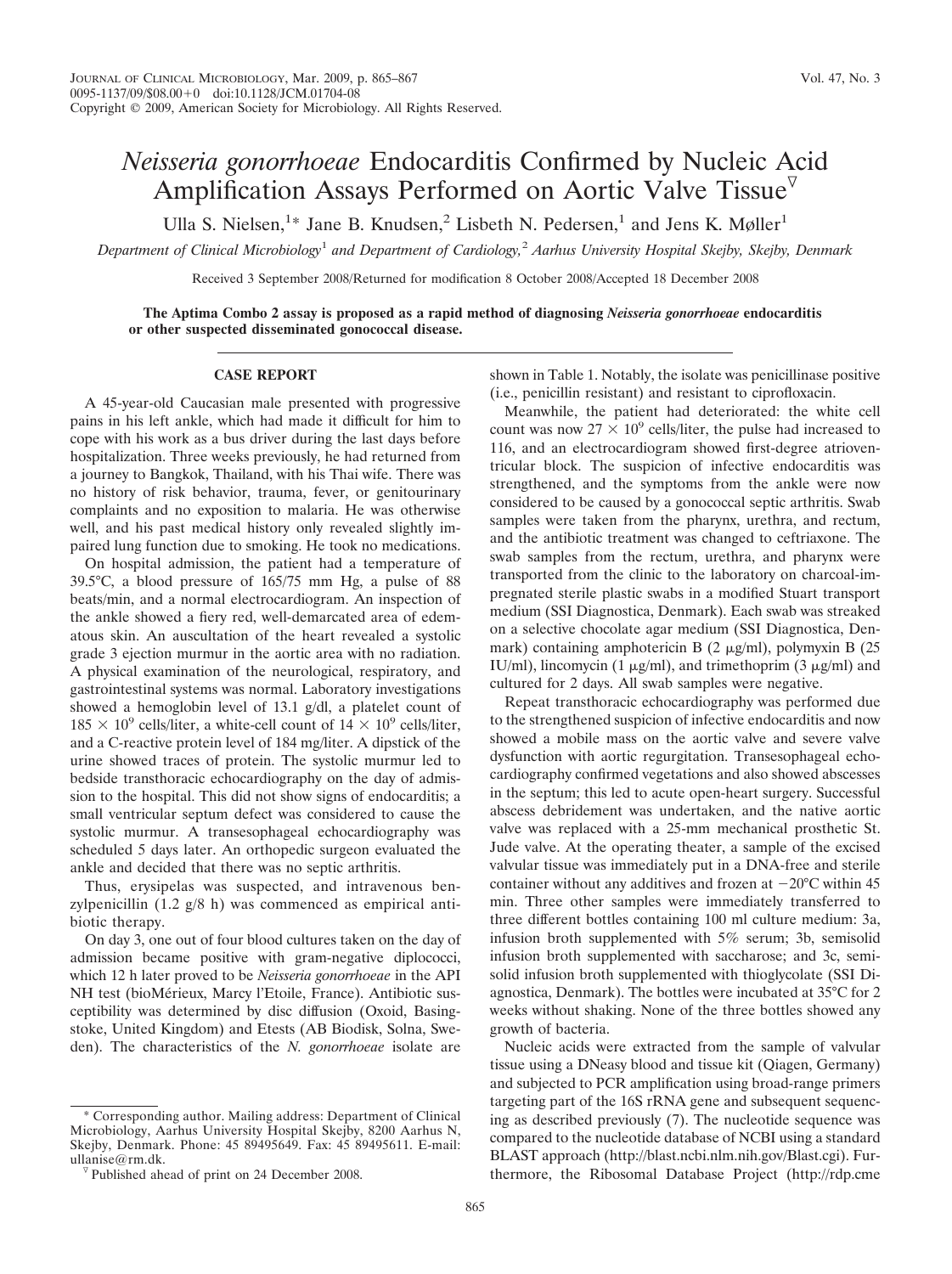TABLE 1. Characteristics of *N. gonorrhoeae* isolated from the patient's blood

| Characteristic | Result <sup>a</sup> |
|----------------|---------------------|
|                | diplococci          |
|                |                     |
|                |                     |
|                |                     |
|                |                     |
|                |                     |
|                |                     |
|                |                     |
|                |                     |
|                |                     |
|                |                     |
|                |                     |
|                |                     |
|                |                     |
|                |                     |
|                |                     |
|                |                     |
|                |                     |

 $a$  +, positive;  $-$ , negative; S, sensitive; R, resistant; I, intermediary.

.msu.edu/index.jsp) was interrogated for sequence homology. Both databases revealed 100% homology with *N. gonorrhoeae.* Ten microliters of the nucleic acid extracted from the valve tissue was added to  $400 \mu l$  Aptima swab specimen transport buffer and analyzed using our routine Aptima Combo 2 assay (Gen-Probe, Inc.) for the detection of *Chlamydia trachomatis* and *N. gonorrhoeae* (1). The sample was positive for *N. gonorrhoeae.*

Ceftriaxone was continued for 6 weeks (4 g daily for the first postoperative week, 2 g daily thereafter). There was no growth in subsequent blood cultures.

The patient's recovery was uneventful apart from persistent second-degree atrioventricular block, necessitating permanent pacemaker implantation on the 43rd postoperative day. After 2 weeks, the patient admitted to having had affairs with two local Thai women during his visit in Bangkok. His human immunodeficiency virus and hepatitis B and C tests came out negative, and he was discharged on the 45th postoperative day.

In the preantibiotic era, up to one-quarter of all cases of infective endocarditis were caused by *N. gonorrhoeae* (3, 5). Nowadays, gonococcal endocarditis (NGE) is a rare disease. However, in the last decade, two factors have changed, which might increase the incidence of NGE once again. First, an increasing prevalence of ciprofloxacin-resistant strains of *N. gonorrhoeae* leads to treatment failure of uncomplicated urogenital disease and hence an increased risk of an invasive infection. In Denmark, 57% of *N. gonorrhoeae* strains are now ciprofloxacin resistant (4). Second, the incidence rate of uncomplicated gonococcal disease has more than doubled since 2000 in Denmark (4) and is increasing in other countries as well (2, 3, 6).

Behavioral changes are also likely to influence the incidence of NGE in the future. Waning fear of human immunodeficiency virus is leading to more people practicing unsafe sex; tourism to countries with high prevalences of *N. gonorrhoeae* infection has increased, and sex tourism is increasing as well.

NGE is an aggressive form of endocarditis with a mortality rate of up to 19% (5) and a worrying tendency for patients to deteriorate acutely after weeks of appropriate antibiotic treatment (6). The rapid deterioration in our patient and the development of severe cardiac pathology on echocardiography within 3 days illustrate this clearly. The disease occurs more frequently in young people, people with complement deficiencies, and males (5, 6). In two-thirds of the cases, no genitourinary symptoms have been noticed, and cultures of the urethra, pharynx, and rectum are frequently negative, as in this case. The average duration between the primary infection and endocarditis has not been established; in this case, it was probably close to 3 weeks. Arthritis and/or tenosynovitis often precede the manifestations of endocarditis and are seen in two-thirds of patients. The aortic valve is most commonly affected (50%), followed by the mitral valve (40%). More than half of the patients require valve surgery (5). Although penicillinase-producing *N. gonorrhoeae* is recognized as a cause of disseminated disease, this is infrequent relative to its occurrence in uncomplicated infections; to our knowledge, only one case of penicillinase-producing NGE (9) has been published in the English literature apart from the present case.

As shown in this case, NGE should be a differential diagnosis in sexually active patients with endocarditis. This is important, as the empirical treatment of infective endocarditis usually consists of penicillin in combination with aminoglycoside and hence does not include optimal agents against *N. gonorrhoeae*; 52% of *N. gonorrhoeae* isolates in Denmark are penicillin resistant (4).

This case also illustrates the importance of a rapid diagnosis in disseminated gonococcal disease. However, blood and valve cultures may remain negative for sustained periods of time (8, 9), and a positive culture might not be achieved at all because of the fastidious nature of *N. gonorrhoeae* or the initial antibiotic treatment.

To our knowledge, this is the first published case of NGE where nucleic acid amplification tests have been used on valve tissue. The commercial Aptima Combo 2 test is validated for the detection of urogenital gonococcal infections and provides results within 4 h. We have used purified nucleic acids from an excised heart valve in the Aptima Combo 2 assay as a complement to an in-house 16S rRNA gene PCR and proven the feasibility of both methods. Although it is not validated for tissue samples, we propose that the Aptima Combo 2 assay may be used as a simple way of obtaining a diagnosis from tissue samples within hours for cases of suspected disseminated gonococcal disease.

## **REFERENCES**

- 1. **Boyadzhyan, B., T. Yashina, J. H. Yatabe, M. Patnaik, and C. S. Hill.** 2004. Comparison of the APTIMA CT and GC assays with the APTIMA Combo 2 assay, the Abbott LCx assay, and direct fluorescent-antibody and culture assays for detection of *Chlamydia trachomatis* and *Neisseria gonorrhoeae*. J. Clin. Microbiol. **42:**3089–3093.
- 2. **Centers for Disease Control and Prevention.** November 2007, posting date. Sexually transmitted disease surveillance 2006: national profile, gonorrhea. Centers for Disease Control and Prevention, U.S. Department of Health and Human Services, Atlanta, GA. http://www.cdc.gov/std/stats06/gonorrhea.htm.
- 3. **Cove-Smith, A., and J. L. Klein.** 2006. Gonococcal endocarditis: forgotten but not quite gone. Scand. J. Infect. Dis. **38:**696–697.
- 4. **Hoffmann, S., L. Finne, and S. Cowan.** 2008. Gonorrhoea 2007. EPI-NEWS,